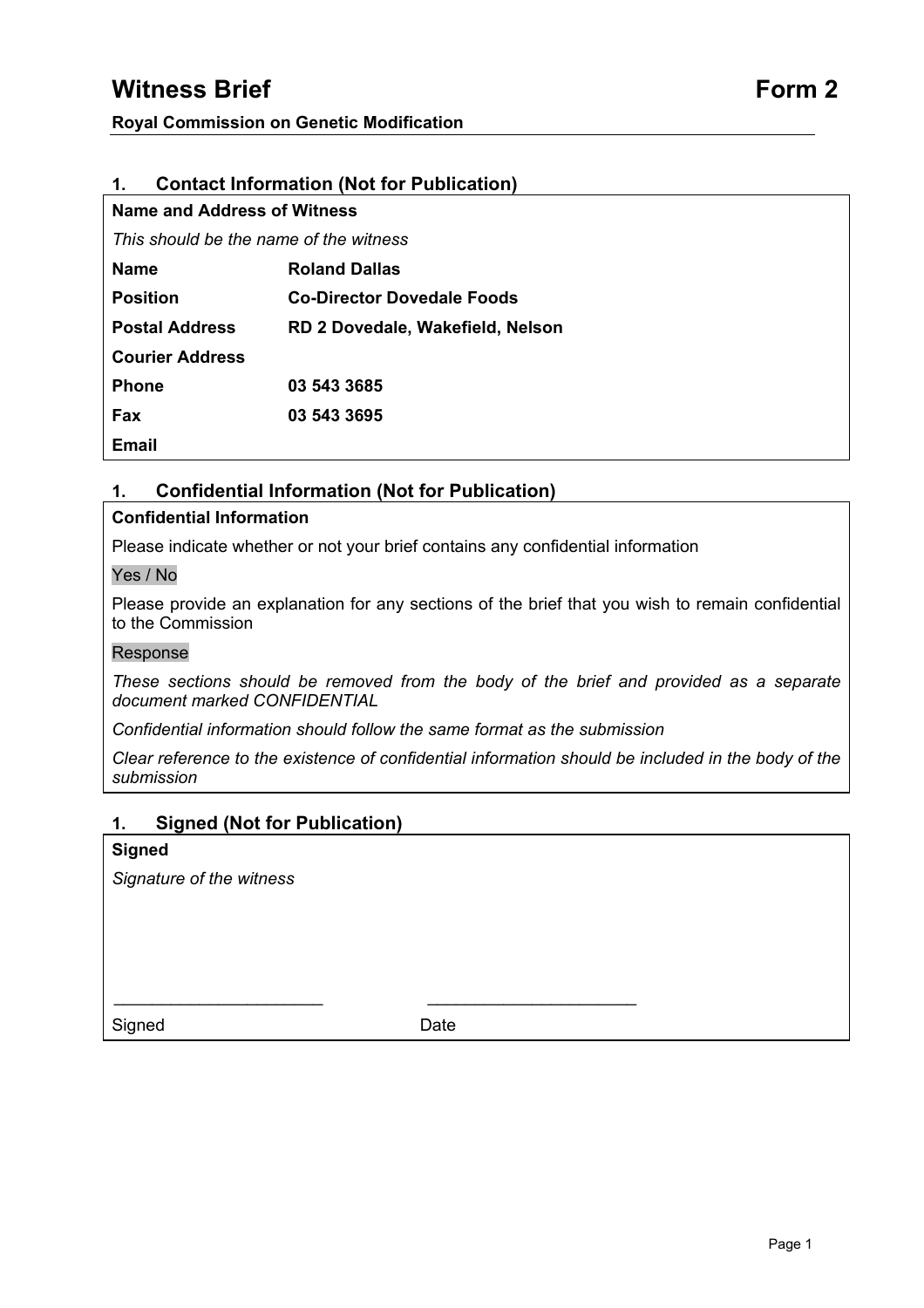# **(For Publication)**

## **1. Name of Witness**

Roland Dallas

# **1. Name of "Interested Person" (on behalf of whom the Witness will appear)**

Nelson GE Awareness Group

### **1. Witness Brief Executive Summary**

### **Executive Summary**

Provide an overarching summary of the evidence and recommendations made [in respect of items (1) and (2) of the Warrant]. The Executive Summary should be no more than **3** pages in length

*Please note that individual section summaries will be required and therefore the Executive Summary should focus on summarising the issues addressed in the brief and provide cross references to the sections in which the issues are covered rather than summarising the substantive content* 

- We at Dovedale Foods believe New Zealand should be free from the risks that Genetic Engineering poses for our food supply and environment. This belief has been fostered by our experience of eight years in business in New Zealand where we have observed a huge increase in allergic reactions to staple foods like grains.
- 1. Dovedale Foods is a producer of speciality breads using only organic flour and grains. All our breads are yeast free, some are wheat free and gluten free. Since starting here in 1992, our business has steadily grown matched by a corresponding increase in phone queries re the status of the ingredients we use. The vast majority of these callers suffer from allergies, particularly allergies to wheat and/or gluten and yeast.
- 2. In the early 90s we fielded an average of one phone call per week, now it is one to two calls per day. From our perspective it is logical to assume there is an increasing incidence of allergic reaction in the general population to staple foods like grains.
- 3. This is supported by leading gastroenterologists. A recent conference of gastroenterologists in the USA was told that coeliacs disease (intolerance to gluten) was reaching academic proportions. New Zealand shows a similar increase.